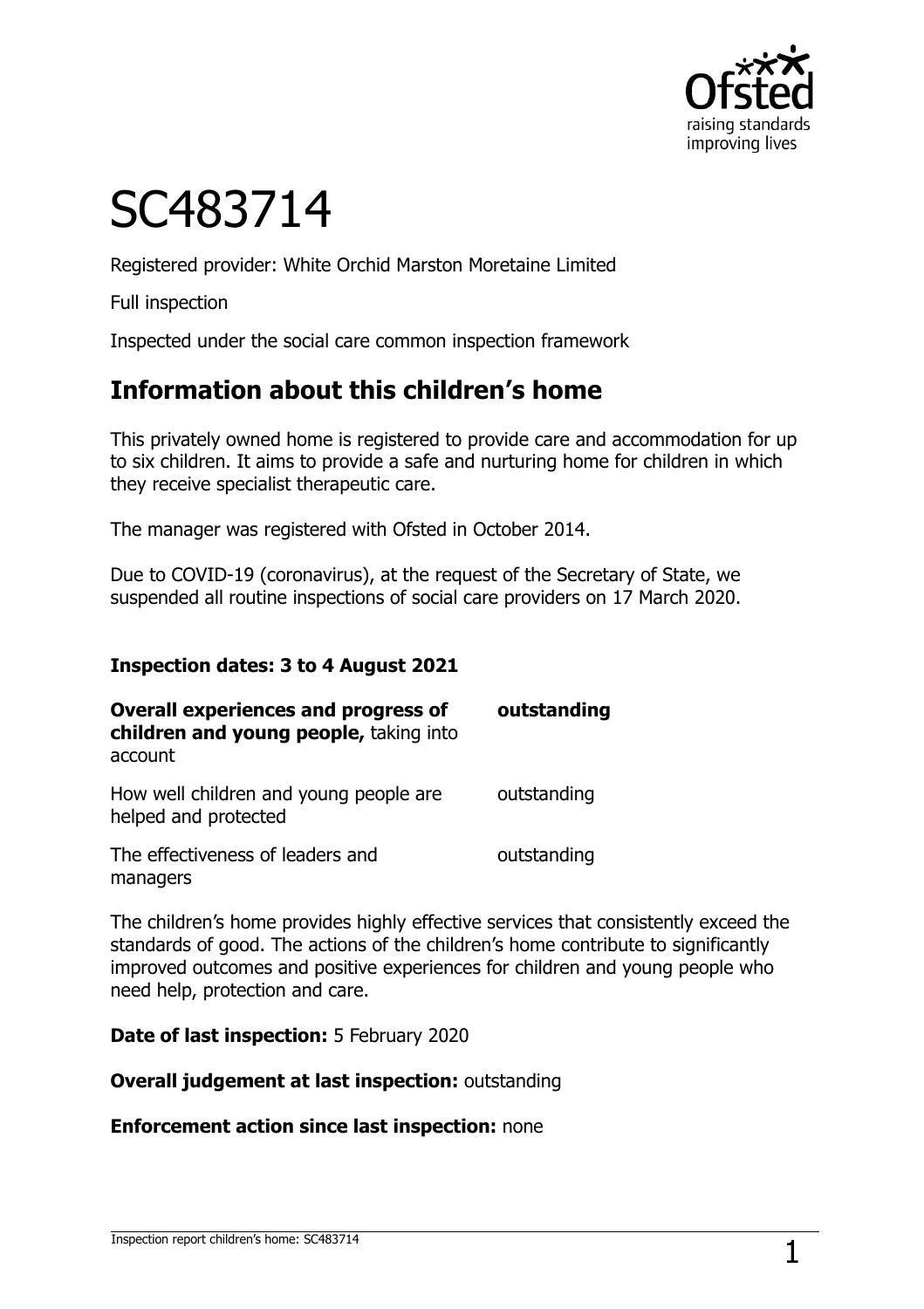

## **Recent inspection history**

| <b>Inspection date</b> | <b>Inspection type</b> | <b>Inspection judgement</b> |
|------------------------|------------------------|-----------------------------|
| 05/02/2020             | Full                   | Outstanding                 |
| 08/10/2018             | Full                   | Outstanding                 |
| 18/05/2017             | Full                   | Outstanding                 |
| 14/02/2017             | Interim                | Improved effectiveness      |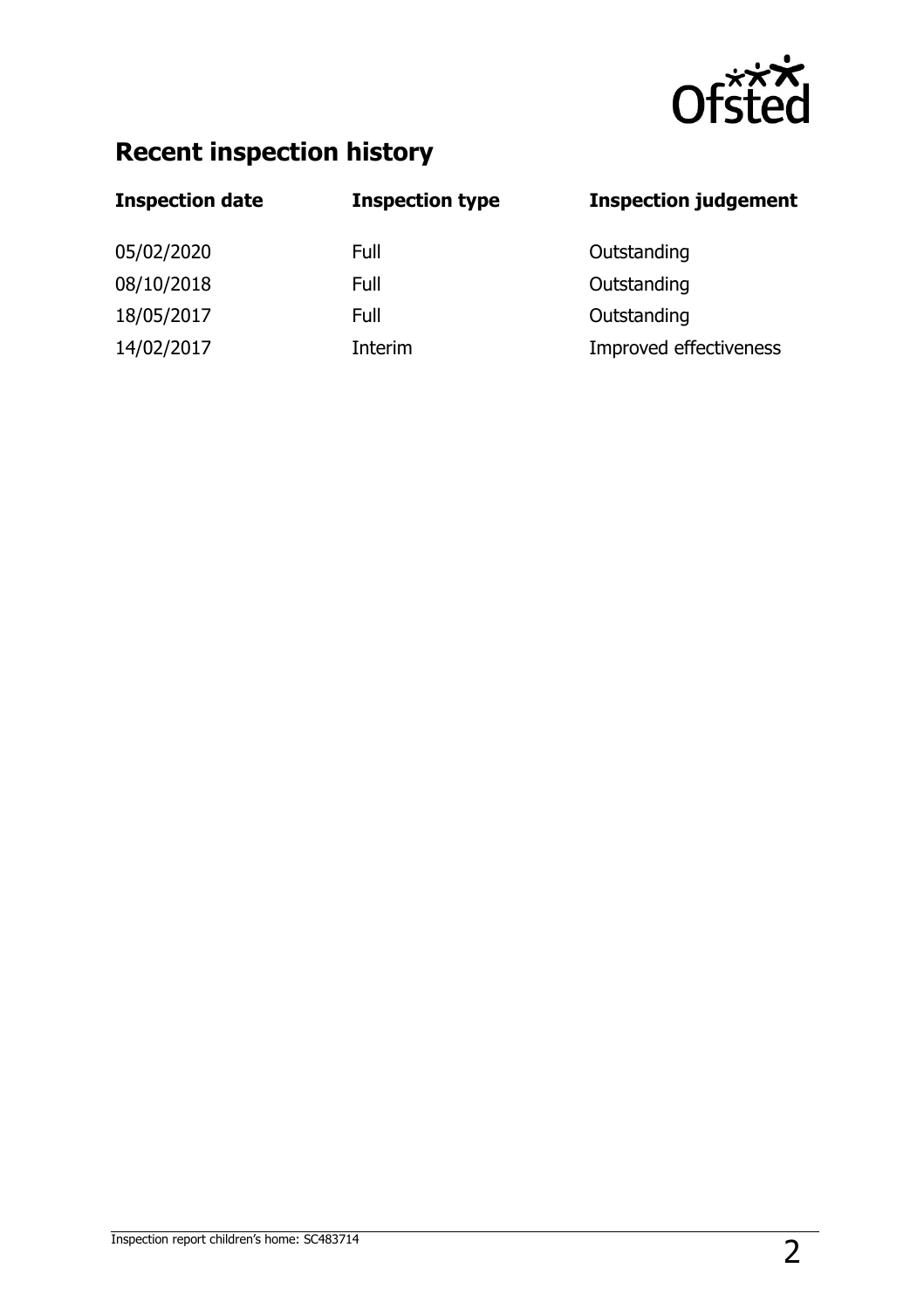

## **Inspection judgements**

#### **Overall experiences and progress of children and young people: outstanding**

Children absolutely thrive at the home. They make significant progress from their unique starting points. The manager and the staff have high aspirations for the children. They show determination and commitment in helping the children to achieve.

There are four children living at the home. The manager considers new children with extreme care. She plans their moves to the home in detail to ensure that existing children are not unsettled by new children. The manager visits children who have been referred to the home and provides them with information. This reduces children's anxiety and gives them clear expectations prior to the move. Children leave the home in a natural way. Endings are positive and are planned gradually. The manager and the staff keep in touch with children who have left to support the start of the new placement.

The relationships between the children and the staff are very strong. The staff consistently use a nurturing and reassuring approach. These positive relationships provide the children with strong adult attachments. The staff always treat the children with dignity and respect. They spend quality time with the children and provide positive and fun experiences. One child said, 'This is the best home I have ever lived in.'

The children are supported to maintain and to build their family relationships. The staff work in partnership with the children's families to ensure that they are fully involved in decision-making. One parent said, 'The staff are amazing. She [child's name] needed them and they helped her.' Another parent said, 'The manager will do whatever it takes to get him what he needs.'

The children's views are highly valued and respected. The staff use engaging discussions that encourage the children to voice their views confidently. The manager advocates on behalf of the children. She makes appropriate challenges to local authorities to ensure that the children's needs are fully met.

The children choose their own resources and are able to fully express themselves. They participate in a wide array of activities. During the holidays, some children enjoyed a camping trip with the staff, and others went on family holidays. During COVID-19, the manager and the staff creatively occupied the children. The staff provided stimulating activities that included baking, fishing, pond-dipping, tie dying, furniture restoration and special lunch hampers. These activities gave the children opportunities to explore nature, develop their own creativity and benefit from being outdoors.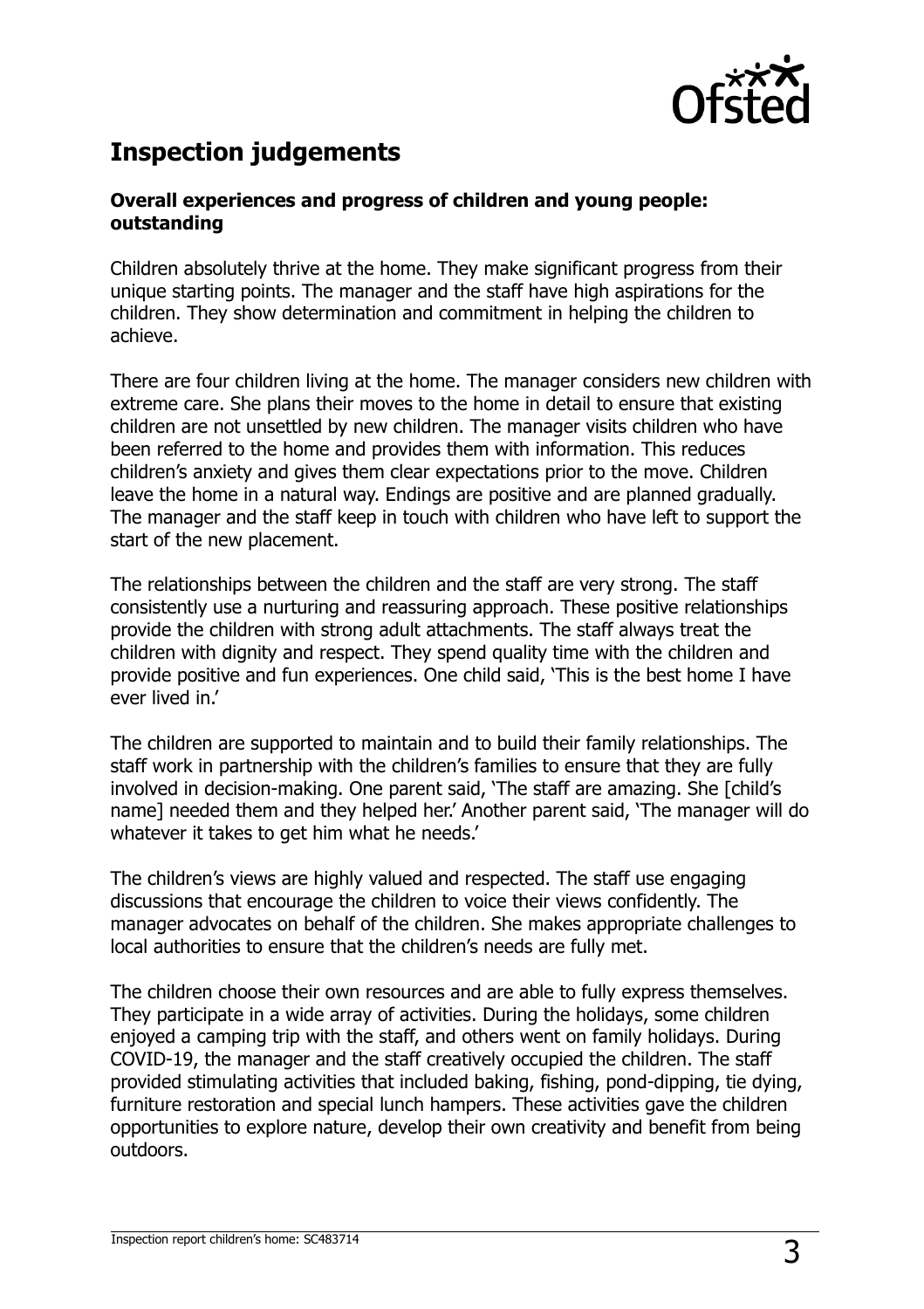

The children make considerable progress in their physical and emotional health. The staff ensure that children attend all of their health appointments and assessments. The consultant psychologist provides weekly sessions for some children. These help the children to understand their complex backgrounds. The staff understand the children's trauma. The combination of staff support and clinical support helps the children to build their emotional well-being, self-confidence and resilience. The recent employment of an occupational therapist has supported the children to increase their emotional literacy and to self-regulate their feelings.

The children's therapeutic care plans are comprehensive and are kept updated. Regular meetings include children's professionals who discuss all aspects of the child's progress and barriers. The children benefit from a collaborative and wellplanned approach.

The house is extremely welcoming and homely. A sensory room and a computer room provide the children with ample communal space to enjoy their interests. The children's bedrooms are highly individualised. The garden is maintained well and enables the children to have a choice of pleasant outdoor play areas.

#### **How well children and young people are helped and protected: outstanding**

The children's safety is paramount. The staff are fully aware of the children's vulnerabilities. Combined with high levels of staff supervision, this keeps the children safe. Cohesive multidisciplinary work ensures that each child's individual strategies are fully considered and implemented effectively. Each child's well-being is central to any care planning.

The children learn to trust the staff caring for them and develop insight into alternative coping strategies. Children's individual risk assessment plans are clear and provide guidance that the staff use to keep the children safe.

Physical intervention is carefully considered and used appropriately. During physical interventions, the staff's response is nurturing and reassuring. The staff are diligent and are patient in their management of behavioural difficulties. Staff talk to the children following interventions to gain their views and to help them to understand the reason for the intervention. This approach supports the child to understand their feelings and to manage these in a more appropriate manner.

The staff focus on positive reinforcement and restorative practice. The staff offer the children incentives. This approach encourages the children to make positive choices.

The staff fully understand the safeguarding procedures and who to inform if they have concerns about a child's well-being or safety. The manager provides clear guidelines for the staff to follow. The manager liaises with the appropriate agencies to share concerns and to implement plans to safeguard children.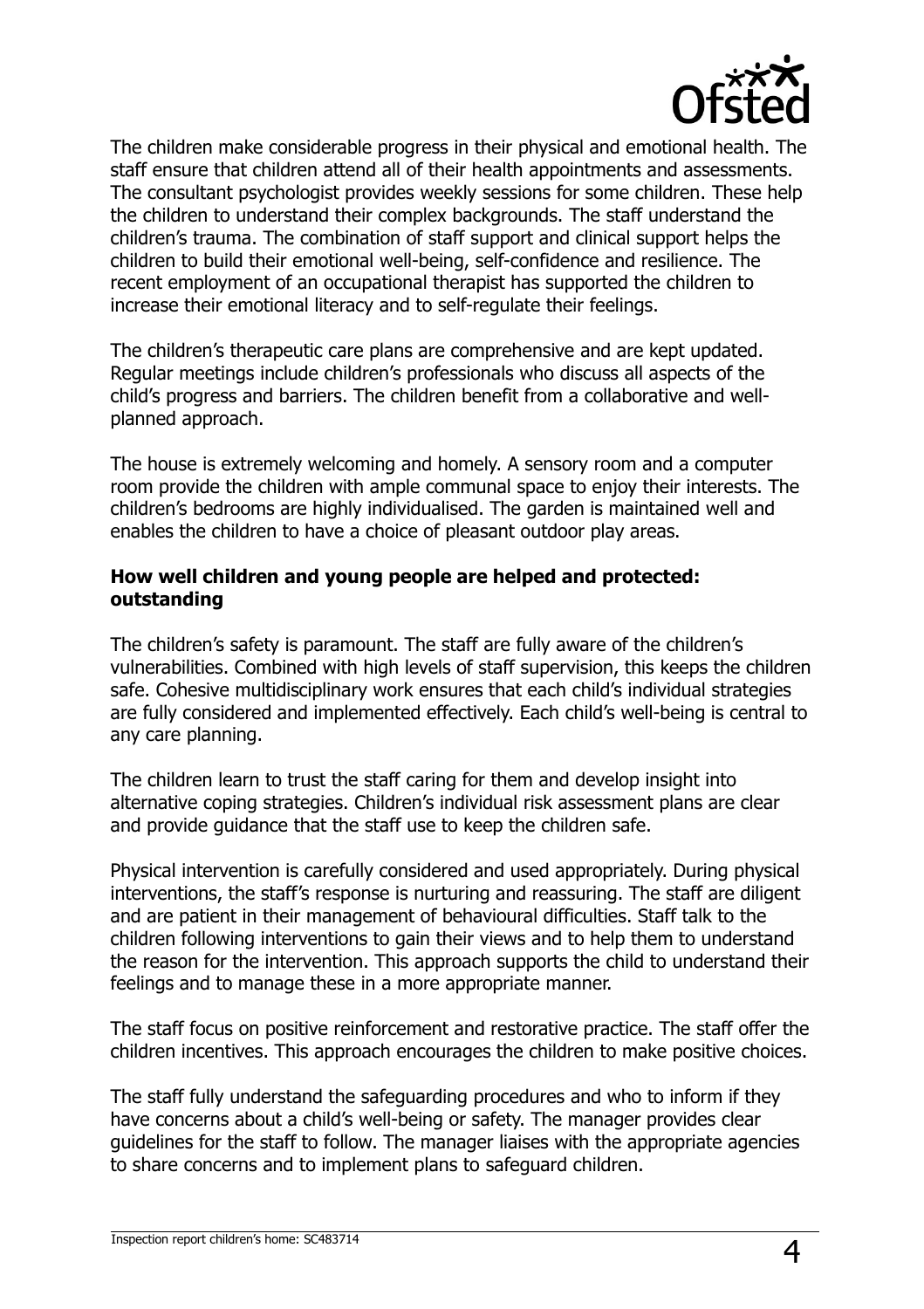

#### **The effectiveness of leaders and managers: outstanding**

The registered manager has the relevant qualifications and experience to undertake her role to an excellent standard. There is an established culture of high expectations of staff conduct and performance. This positive culture filters down to the children, who enjoy the support of the staff.

There is a strong drive from the manager and the staff to improve the lives of the children. Together, they provide a holistic approach in which the children's well-being and development are at the centre. Great consideration is given to each child's therapeutic care plan, and this greatly benefits children.

Despite the COVID-19 restrictions, the staff have maintained their knowledge and skills. Regular training and ongoing support from the manager and the consultant psychotherapist have continued. Monthly team meetings with the consultant psychotherapist ensure that the staff's practice remains focused and supports the children.

The manager has undertaken research in family reunions and embedded this in practice. This research fully supports children's transitions home or to their new identified placement.

The staff feel highly valued. The manager recognises their unquestionable commitment to the children through little gestures of appreciation. This works very well. The manager has gained exceptional support from an enthusiastic and selfmotivated staff team.

Social workers and parents speak extremely highly of the staff. They recognise the occasions that the staff have gone above and beyond to make positive changes to children's lives. One social worker said that the staff's practice provides a benchmark of expectations for other children's homes.

The staff keep memorabilia for the children. These include individual memory books with photographs of events that the children enjoyed. The children also have a COVID-19 memory box that includes a timeline of the past year, important dates and a knitted rainbow. These provide the children with positive memories of their time at the home that they can take with them when they move on.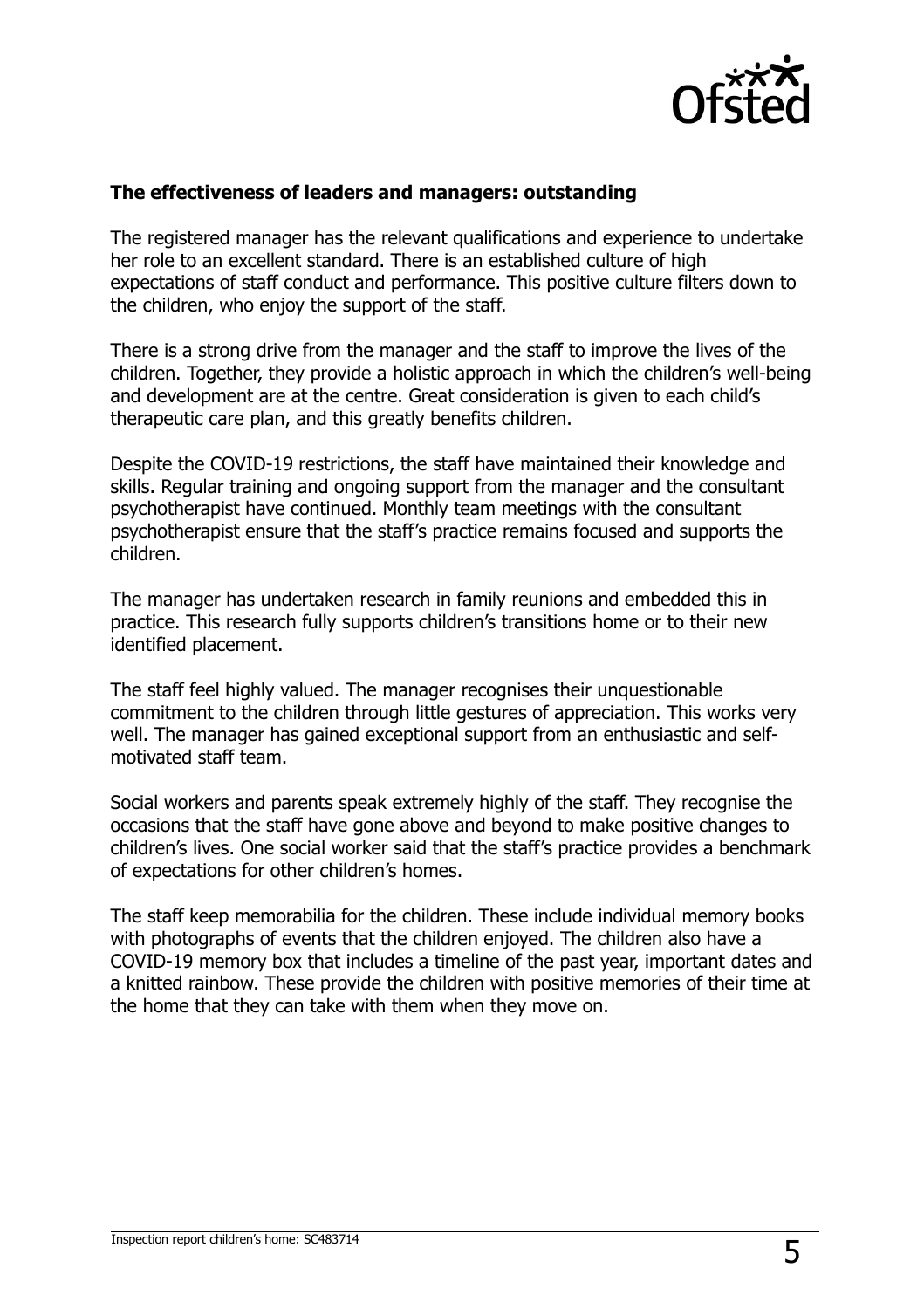

## **Information about this inspection**

Inspectors have looked closely at the experiences and progress of children and young people, using the 'Social care common inspection framework'. This inspection was carried out under the Care Standards Act 2000 to assess the effectiveness of the service, how it meets the core functions of the service as set out in legislation, and to consider how well it complies with the Children's Homes (England) Regulations 2015 and the 'Guide to the children's homes regulations including the quality standards'.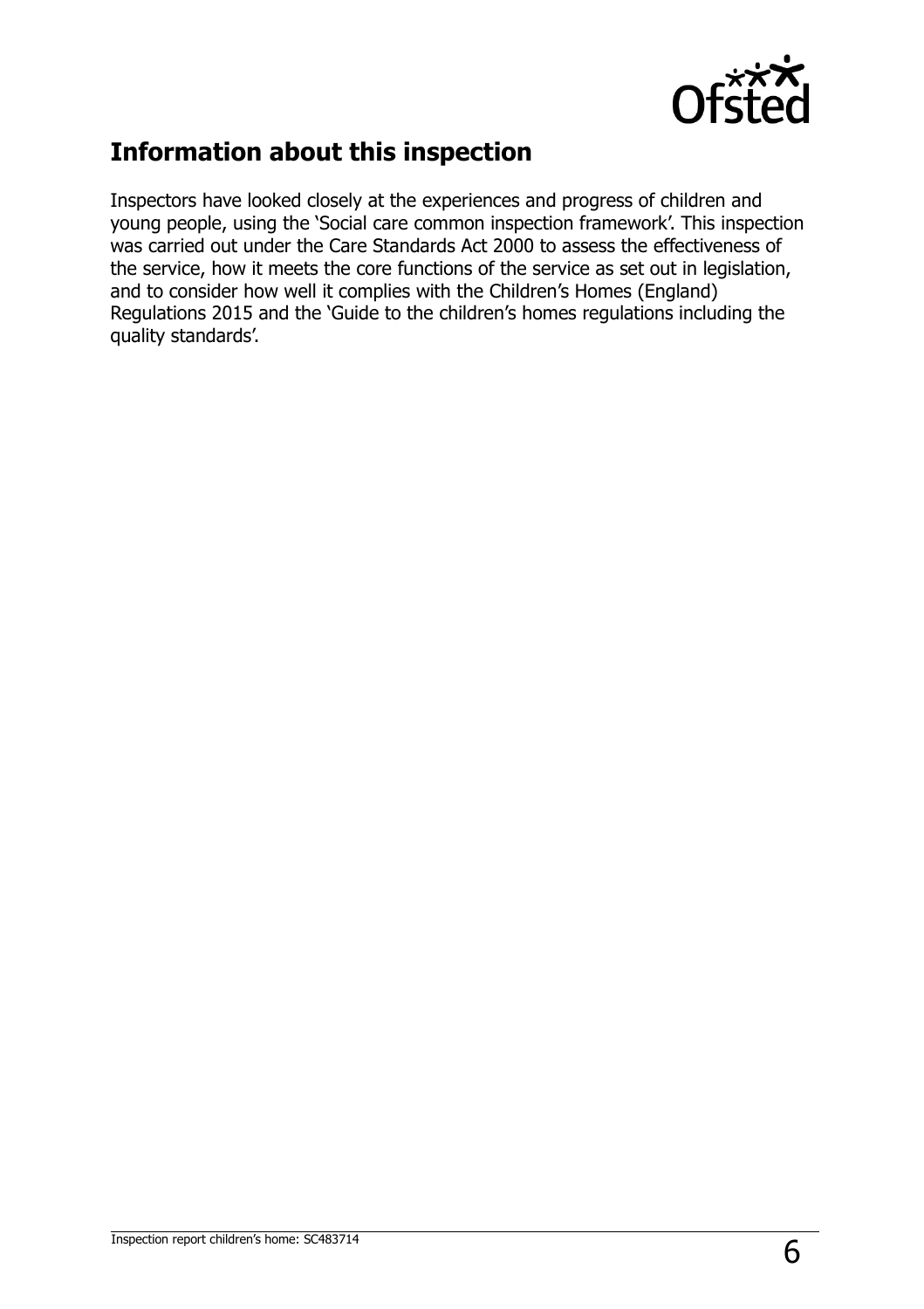

## **Children's home details**

**Unique reference number:** SC483714

**Provision sub-type:** Children's home

**Registered provider:** White Orchid Marston Moretaine Limited

**Registered provider address:** 77 Marlowes, Hemel Hempstead, Hertfordshire  $HP11IF$ 

**Responsible individual:** Richard Mills

**Registered manager:** Deborah Bavister

### **Inspector**

Natalie Burton, Social Care Inspector